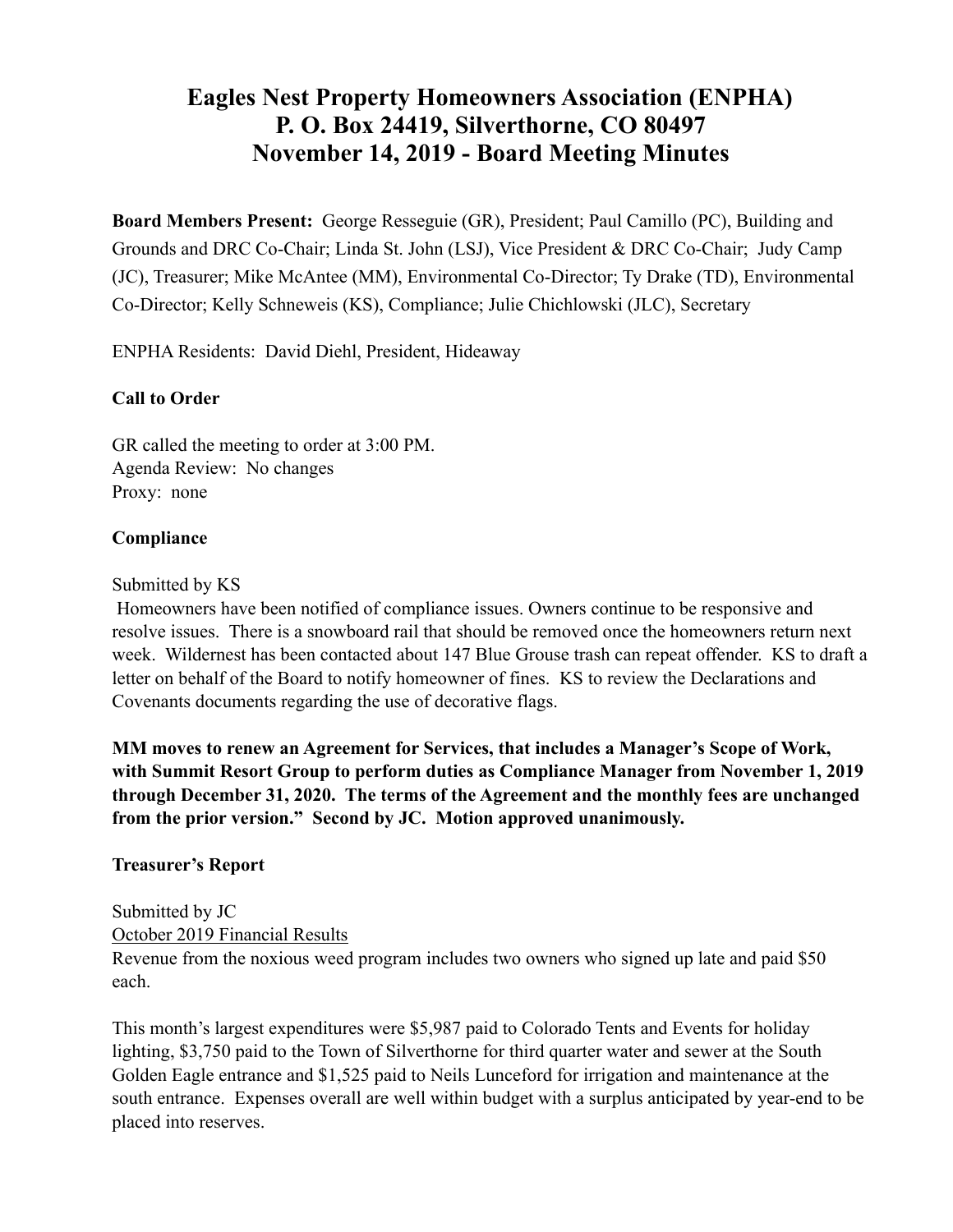DRC revenue through October exceeds the full year budget due to a continuing high level of construction activity, accrued fines and interest income while expenses continue to lag expectations with a surplus anticipated by year-end.

## Collections

Two homeowners have not paid their 2019 dues as of October 31. Past due notices are sent monthly with fines of \$100 added each month. Payments totaling \$423 for weed spraying shown as outstanding at October 31 were received from two sub-associations just after month-end.

DRC fines outstanding for the homeowner who had not complied with design guidelines related to yard art are \$9,787 including the initial fine, fines for a continuing violation through April 23, 2018, legal costs, late fees and interest.

E-Blasts - there were no email blasts in October

## ENPHA 2020 budget

JC reviewed the 2020 draft budget. The budget proposal includes a reduction of the operating contingency from an anticipated 32% at the end of 2019 to 25% at the end of 2020, which is in line with our target of 10% to 25%.

2020 Budget highlights include:

- No change in \$200 annual dues or \$200 community center rental cost
- No change in noxious weed-spraying cost to lot owners; slight increase to sub-associations to cover costs
- New signage and lighting at South Golden Eagle entrance (\$25K capital from reserves)
- Community Center security system (\$3.5K capital from reserves)
- South Golden Eagle entrance additional daffodils and increase in annual/perennial costs
- Middle entrance \$7,500 budget for continuing work
- Fire mitigation/deadfall removal \$16.5K funded from reserves
- Tract J replanting \$4.5K funded from reserves

Changes to be reflected in budget proposal for approval at December board meeting include an increase in Other Events and Meetings to reflect re-introduction of the Snowshoe Event and a summer Burgers and Hot Dogs event.

# **Collaboration with the Raven Golf Club**

Submitted by PC, LSJ, GR

#### 2020 Events

GR shared a proposal for 2020 meetings and events in collaboration with the Raven. The proposal includes a snowshoe event, owners annual meeting, quarterly happy hours, annual board dinner, Sub-Association presidents' meetings, and a summer hot dog/burger event. Costs for meetings  $\&$ events are estimated at \$7,500 which is included in the proposed 2020 budget. More discussion to follow on details and dates.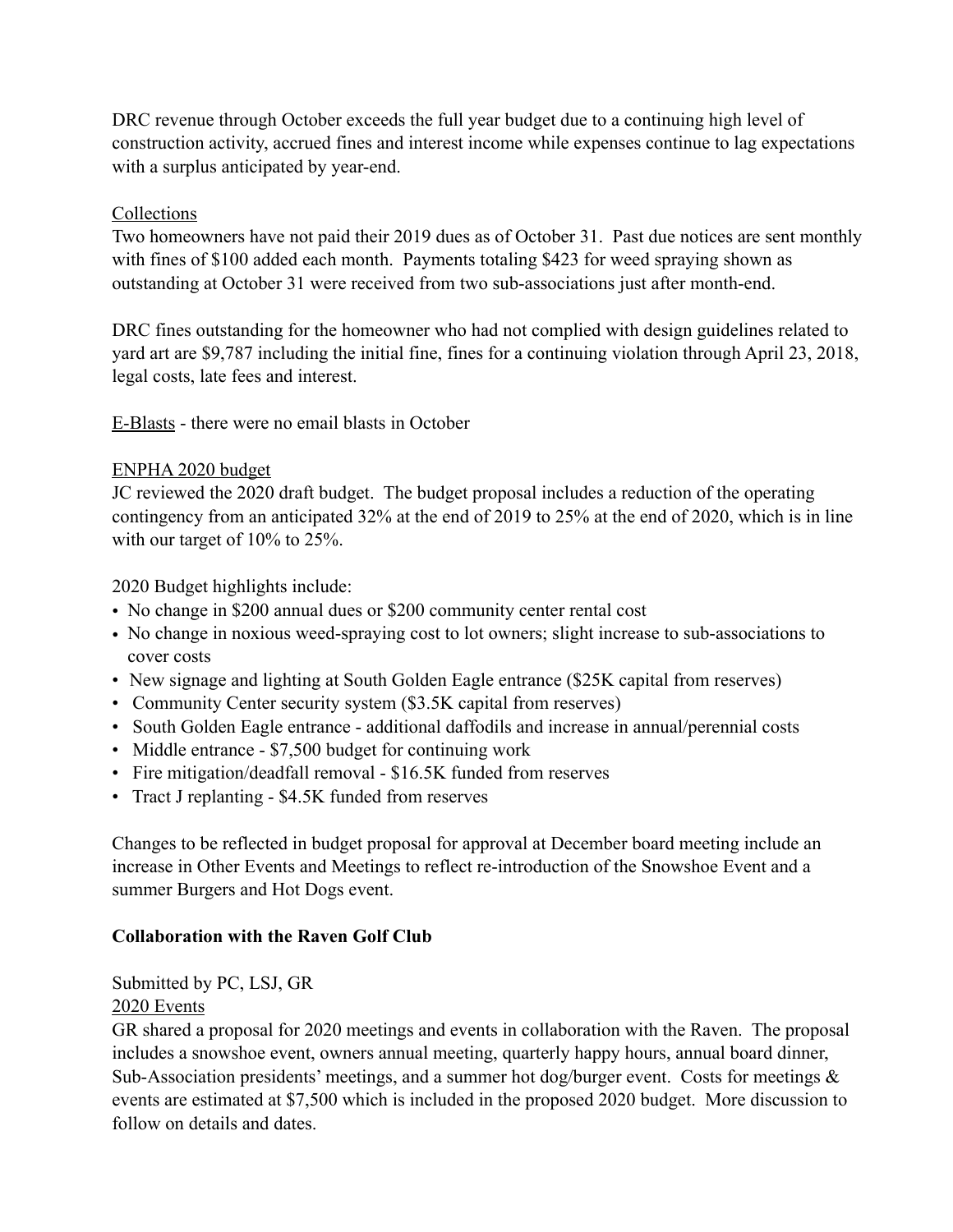## **Environmental**

#### Submitted by MM/TD Weeds, Trees, and Trails

As our weed spray contractor has raised the rate per hour for 2020, MM sought and received two additional bids. Although the competition was close, our present contractor remains the lowest bidder and will be retained for 2020. Sub associations will be contacted with the new billing information soon after the November HOA meeting. One change will be made with respect to the Elk Haven sub association. To capture the expense of spraying for weeds in the Elk Haven open space, Elk Haven will be charged for spraying 19 lots vice 18 lots in 2019.

On October  $11<sup>th</sup>$ , MM and GR met with the tree removal contractor to set the terms for site restoration in Tract J (remove dead aspens and metal stakes) and to conduct fire mitigation efforts (reduce amount of downed timber and fell dead trees) near the Ranch loop trail. This effort is approved and awaiting completion by the contractor. The ENPHA Board will continue to act as a liaison between the tree removal contractor and Eagles Nest Metro District which is funding the effort.

#### **Building and Grounds**

# Submitted by PC

## South entrance

Over 400 yellow daffodils were planted before the snow by volunteers in October. All Christmas lighting including tree wraps, colored spotlights and laser lighting has been installed and is ready at the south entrance, Raven entrance and the far north entrance. The four lighted HOA Christmas wreaths were also installed at the Raven entrance. The wreaths were enhanced this year and should show well. Thanks to a great effort by Tents and Events on Christmas lighting at the entrances. Lights will be activated the week of November 11.

#### **Community Center**

200 daffodils were planted at the entrance and front beds of the community center. Outside Christmas decorations were installed by volunteers consisting of 5 lighted trees and icicle lights placed on the gutter. Gutters were cleaned.

#### Community Center usage events for October:

8 MahJongg, 3 ENPHA, 1 sub association, 1 neighborhood, 2 non profits

#### South Entrance Signage Status

PC forwarded to the Board some initial options for the South Entrance signage. Board members provided feedback on font, color scheme, and design. PC to meet with designer, share feedback, as well as seek additional bids. The 2020 proposed budget includes \$25,000 to cover demolition, installation, and all materials.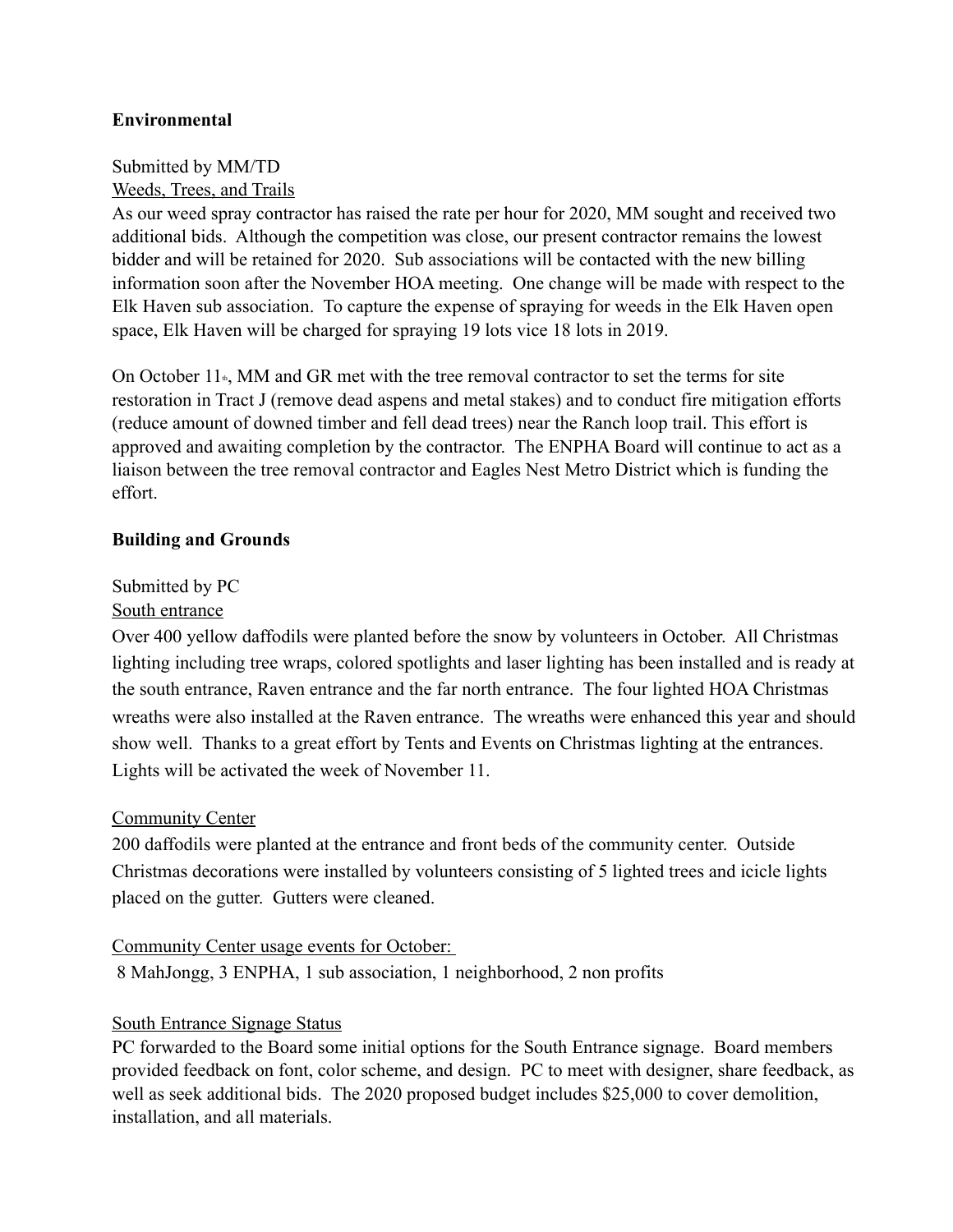# **Website Updates**

#### Submitted by LSJ

The recently updated Community Center Reservation Rules and Regulations document has been uploaded. The annual Snow shoe event February 9, 2020 and the Owners Annual meeting March 21, 2020 will be posted soon.

#### **Town of Silverthorne**

Submitted by GR

- Town has entered into a voluntary collection agreement with HomeAway for the collections and remittance of Silverthorne Sales and Lodging taxes related to bookings on the HomeAway VRBO platform. This will result in greater compliance with sales and lodging tax collection, filing, and remittance.
- A Conditional Use Permit (CUP), Preliminary Site Plan and a Preliminary Disturbance Permit have been approved for Alpine Lumber to contract a lumberyard on vacant sites at 150 and 240 South Adams Avenue.
- The Town has approved an ordinance amending the Town Code to provide for the regulation of drones.
- The Planning Commission approved a CUP to construct 2 buildings that include 565 individual storage spaces. The buildings will be constructed at 375 and 385 Warren Avenue.
- A Pre-Development Agreement for the redevelopment of the former Hudson Auto property has been approved with developer Milender White (developer of 4th St. Crossing).

#### **DRC**

Submitted by LSJ Open Projects 4 - Concept Approved 1 - Preliminary Approved 4 - Final Approval 25 - Under Construction (8 at Silver Trail) 1 - TCO (Temporary Certificate of Occupancy) 1 - CO (Certificate of Occupancy) 1 - Modifications Approved 5 - Modifications Under Construction 1 - Modifications Completed 43 - Total Projects